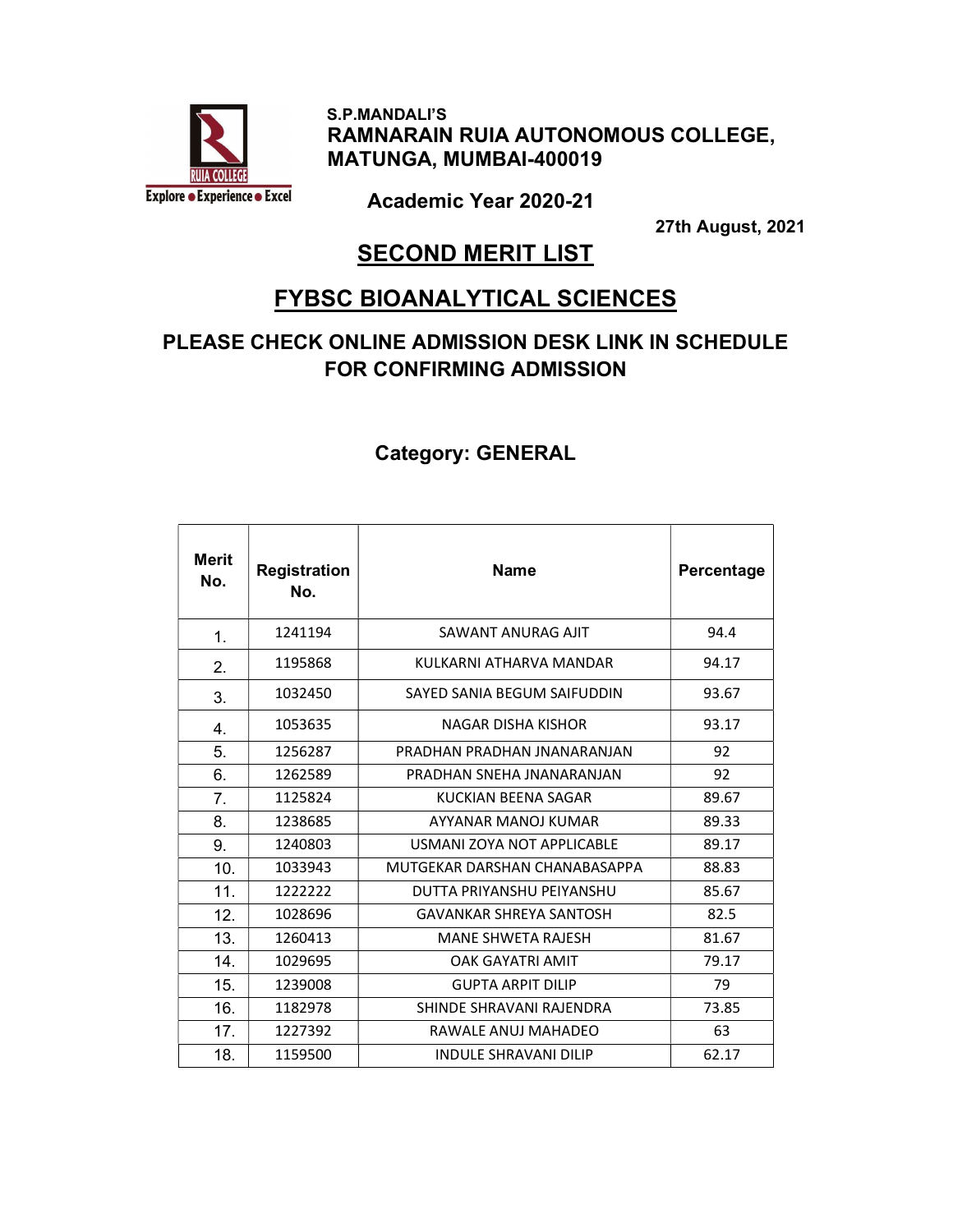#### Category: EWS

# No applications

# Category: SC

| <b>Merit</b><br>No. | <b>Registration</b><br>No. | <b>Name</b>                 | Percentage |
|---------------------|----------------------------|-----------------------------|------------|
| 1.                  | 1211311                    | KONDVILKAR ISHIKA VINAYAK   | 92.33      |
| 2.                  | 1253339                    | PASI PRATIK SHAILENDRA      | 88.5       |
| 3.                  | 1238989                    | DEVKULE SHWETA VIJAY        | 76.33      |
|                     | 1126531                    | GAIKWAD MANJEERI VIVEKANAND | 61.85      |

### Category: ST

### No applications

# Category: VJ (NT-A)

# No applications

# Category NT-B

| <b>Merit</b><br>No. | <b>Registration</b><br>No. | <b>Name</b>              | Percentage |
|---------------------|----------------------------|--------------------------|------------|
|                     | 1026420                    | MAHADIK DIGAMBAR SUBHASH | 92.83      |

# Category NT-C

# No applications

# Category NT-D

### No applications